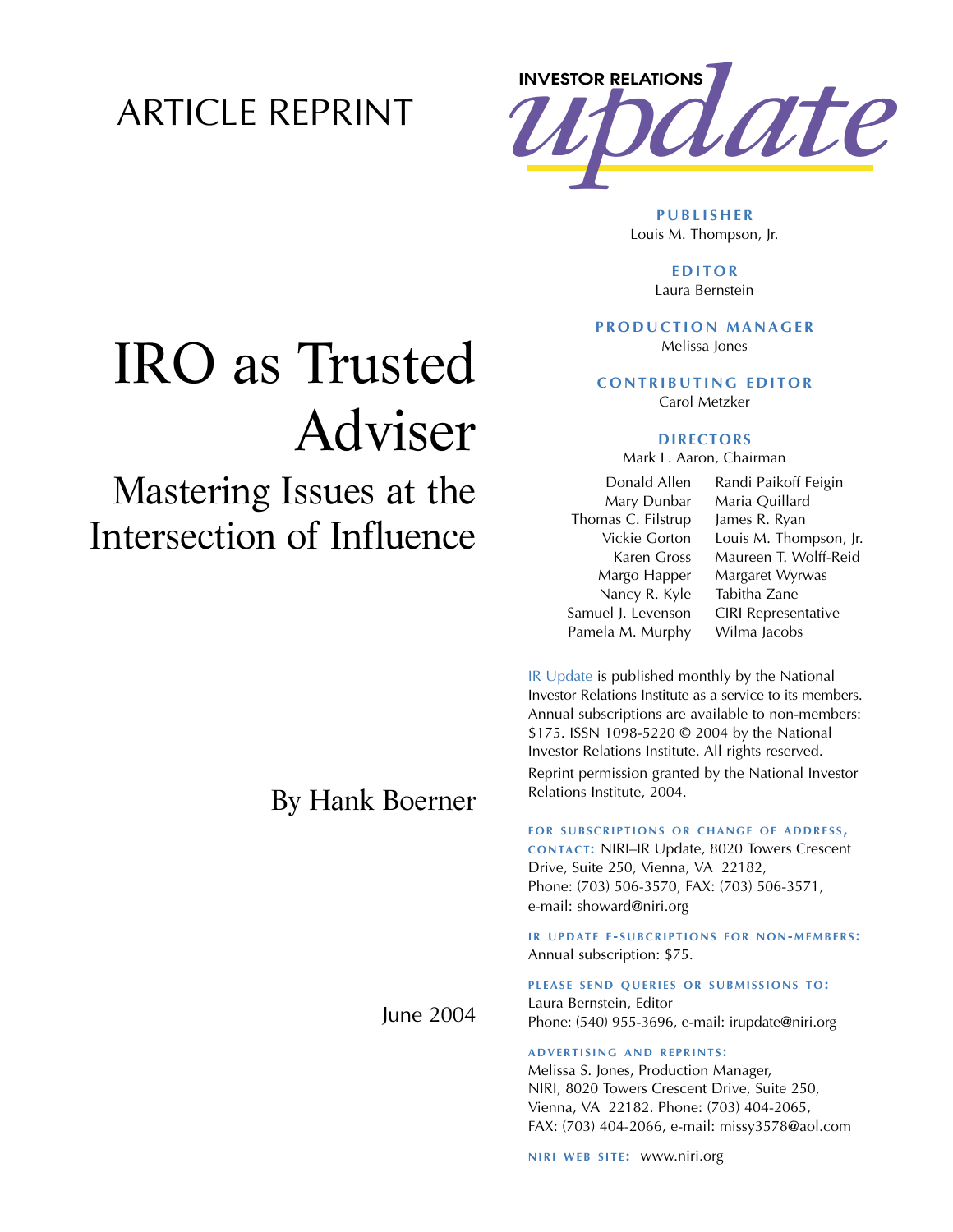### **HANK BOERNER'S STAY TUNED**

## IRO as Trusted Adviser Mastering Issues at the Intersection of Influence



By Hank Boerner

IRI's new chairman, Margaret Wyrwas, moved<br>quickly to expand the initiatives set in motion<br>by her predecessor, Mark Aaron — to increase quickly to expand the initiatives set in motion by her predecessor, Mark Aaron — to increase the role of IROs as they become trusted advisers to senior management and the board of directors … since IROs sit at the intersection of influence and represent the voice of company stakeholders.

Here are some top-line concerns of said managers and directors that IROs could tune in to as we reach the halfway mark on 2004's calendar:

**Stay Tuned to ...** exponentially increasing activism by institutional shareowners. Think public employee pension funds, union membership funds (both types have defined benefits for retirees), mutual funds, endowments, foundations. Combined, these thousands of investment entities *are* the equity and debt markets!

Your model to track could be the giant California Public Employees' Retirement System. Each year the fund zeroes in on what it considers to be underperforming companies in its portfolio — poor governance and lagging financial performance are triggers — and the dozen companies selected are treated to the "CalPERS effect," including letters to management and board, meetings with directors, media visibility and conversations with money managers. Some of last year's targets actually have enjoyed market turnarounds, outpacing benchmarks and peers (not all due to CalPERS actions).

Does activism pay off for the fund? The system enjoyed 23 percent return on investments in 2003, including profits from real estate, community development, domestic and international stock holdings, and hedge funds.

And here's the punch line: CalPERS' investment in funds that have a strong emphasis on corporate governance strategies to turn around ailing companies is up 39 percent (68 percent of the \$160 billion portfolio is in equities). So the next time your management asks, *"Why should we care about corporate governance or pension fund points of view?"* use the example of CalPERS' "concerned activism" as your talking point.

**Stay Tuned to ...** shareowner access to the proxy process. We've all been inundated with news about this, and the new SEC rules governing nominations will be in place for the critical mass of 2005 annual meetings. The SEC is focused on "corporate democracy" (see *IR Update*, Feb. 2002, p. 11)*.* SEC Chairman William H. Donaldson responded to Stay Tuned, pointing out that the agency's proposed rule — The Shareholder Access Proposal — would require companies to include security holder nominees for election as director and to enable holders to "participate meaningfully" in the nomination of directors (except where prohibited by state laws).

This is a hot-button issue: Some activist institutional holders see direct nominations as a primary means of reaching into the boardroom to develop greater board and management accountability; on the other side, some corporate managers and directors see nothing but meddling interference if direct nomination by shareowners is allowed.

Think of NIRI Chairman Wyrwas' observation: *IROs sit at the intersection of influence and represent the voice of company stakeholders.* IROs should maintain their focus on the SEC rulemaking process to help to shape and enhance the proxy process within their com